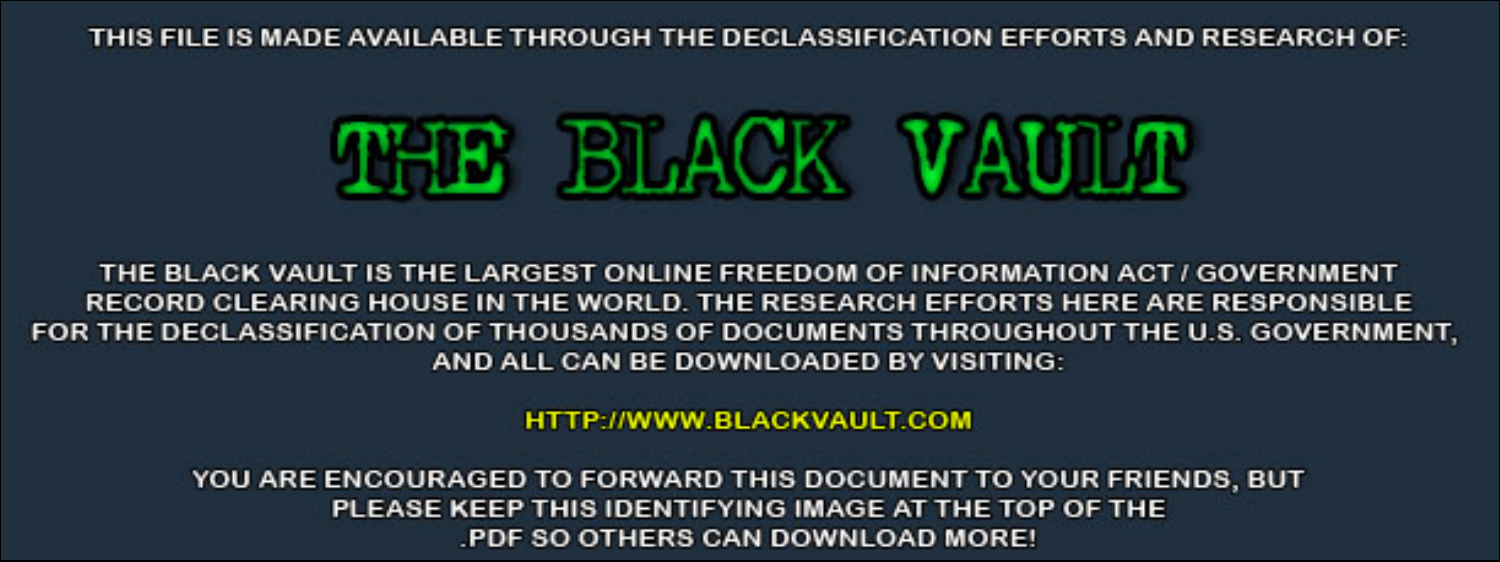## **Cryptologic Almanac 50th Anniversary Series**

## **Three African-American Cryptologic Pioneers**

(V) From 1939 to 1956 African-Americans employed by NSA and its predecessors were segregated into primarily support elements, a reflection of U.S. Army policies and the social tenor of the period. Even though President Truman issued two executive orders in 1948 setting out a policy of nondiscrimination in both the armed services and the federal government, several areas, such as the Russian plaintext traffic processing unit, remained all black into the 19505. In addition, African-Americans for the most part held lower grade jobs in the machine division of that unit and others.

(V) There were occasional exceptions to this state of affairs. In 1948 the Research and Development organization at Arlington Hall Station hired the agency's first black engineer, Carroll Robinson. Mr. Robinson was involved in the design and development of the agency's first in-house-developed digital computer, Abner I.

(U) Two other African-Americans were hired by the Research and Development organization. Mitchell Brown and Charles Matthews were graduates of Hilltop Radio-Electronics Institute, a black-owned school in Washington, DC. They were brought on as engineering technicians and worked alongside their white counterparts.

(U) Apparently the environment for African-Americans in the  $R&D$  organization was relatively positive and conducive to professional growth. Carroll Robinson became NSA's first African-American senior executive, eventually reaching the position of office chief. Brown and Matthews also gained positions of significant responsibility: Mr. Brown eventually became test director of the Digital Voice Processor Consortium Test program, which led to the selection of equipment for the secure telephone unit (STV) II. Mr. Matthews served as a project engineer on Abner I and later on Solo, the Agency's first transistorized computer. He also held several supervisory and middle-management positions before he retired in 1988.

(U) All this is not to say the R&D organization was without its racial problems. Mitchell Brown pointed out in an interview that white engineering technicians with less experience or fewer qualifications were hired at higher grades. Moreover, Carroll Robinson noted that for many years African-Americans were not sent on overseas assignments because of the view that they would not be welcome in the host country.